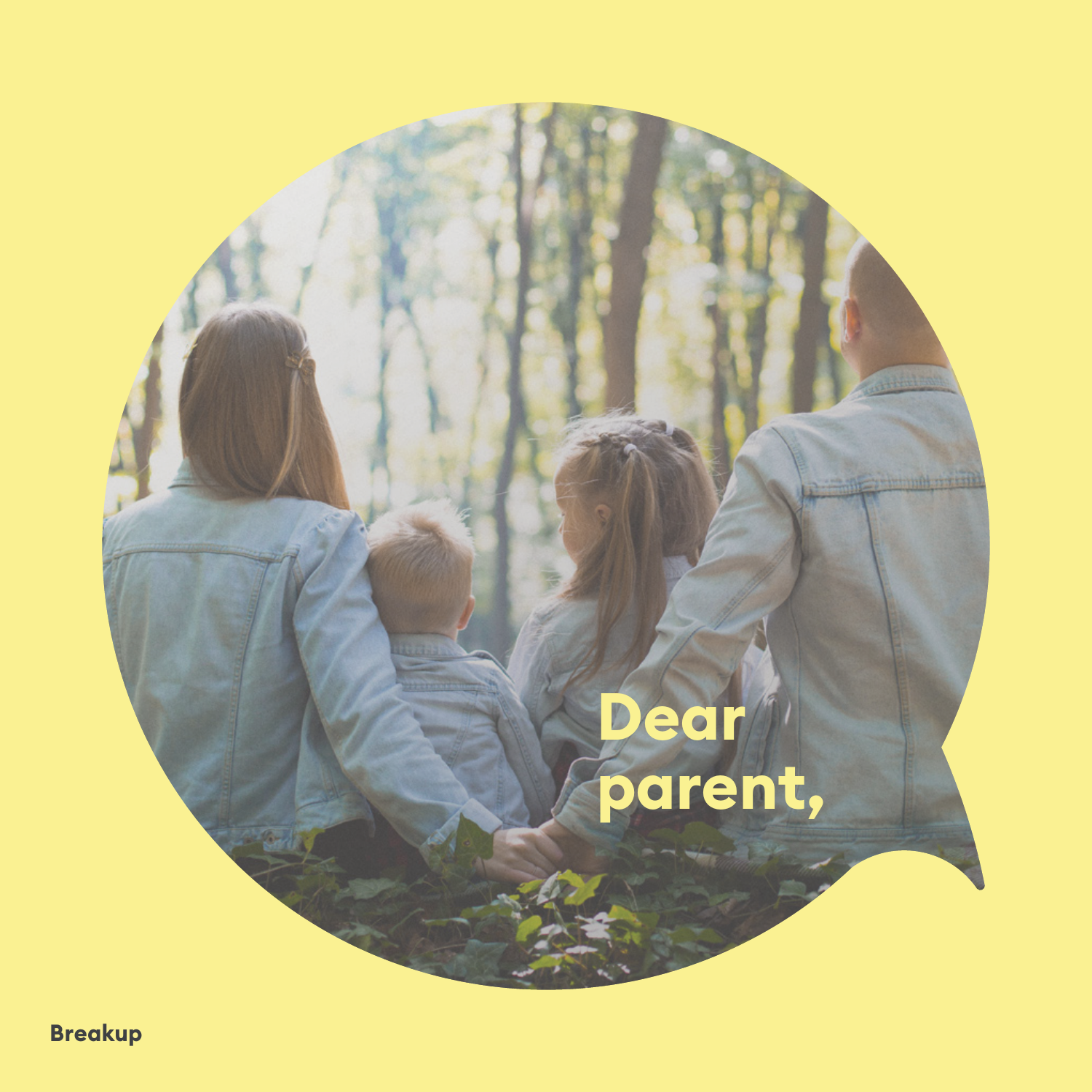#### **In any relationship,**

there may be situations where people disagree. Regardless of the reasons for disagreement or whether one expresses themselves loudly or in silence, it is vital to understand when such a situation becomes hopeless. For example, the other person does not understand me, behaves badly or the contact fails, and this continues despite efforts and attempts to change the situation.

# **To understand if a relationship can be healed,**

Reading information on the website **tarkvanem.ee/paarisuhe**

Contacting family therapists and mental health supporters by visiting such websites as **pereterapeudid.ee www.peaasi.ee** 

#### **Once you have reached a point**

with your child's other parent where further cohabitation seems to be impossible, you need to consider:

- whether to break up;
- how to remain a good parent for the child.

Regardless of the breakup, parents need to stay in touch and be prepared to make compromises when raising their child. After all, they still have parental responsibility after the breakup.

## **important factor to consider in the breakup process:**

**1** Do not despair. It is better to break up peacefully than stay in a relationship that does not please you, your partner and your child.

**2** Breakup is a difficult process for the whole family. Ask for support from your loved ones and professionals. Do not hesitate to contact the child helpline at 116 111 and the counsellors via the website of tarkvanem.ee.

**3** Even after breakup, the child has two parents, who both play an important role in helping the child to understand themselves. Ensure the child's wellbeing and safety through the relationship with the other parent.

**4** Legal matters are complex and<br>time-consuming. Prefer extrajudicial arrangements such as family mediation services where possible. We assist you in making the said arrangements. The aim of family mediation is not to reconcile or reunite spouses or partners who have broken up, but to seek cooperation as part of a parent-child relationship in a way that spares the child.

**5** Remember and keep in mind that<br>children are a priority also in the breakup process. The child may not know what the breakup means or how it will affect their life. That is why talking is particularly important. Do not harm your child by forcing them to choose sides or give excessive testimony. The child is also having a difficult time, so you need to be careful to notice if they need professional help.

# **more:**

sotsiaalkindlustusamet.ee/lahkuminek tarkvanem.ee/paarisuhe/lahkuminek

info@sotsiaalkindlustusamet.ee

**Estonian National Social Insurance Board**